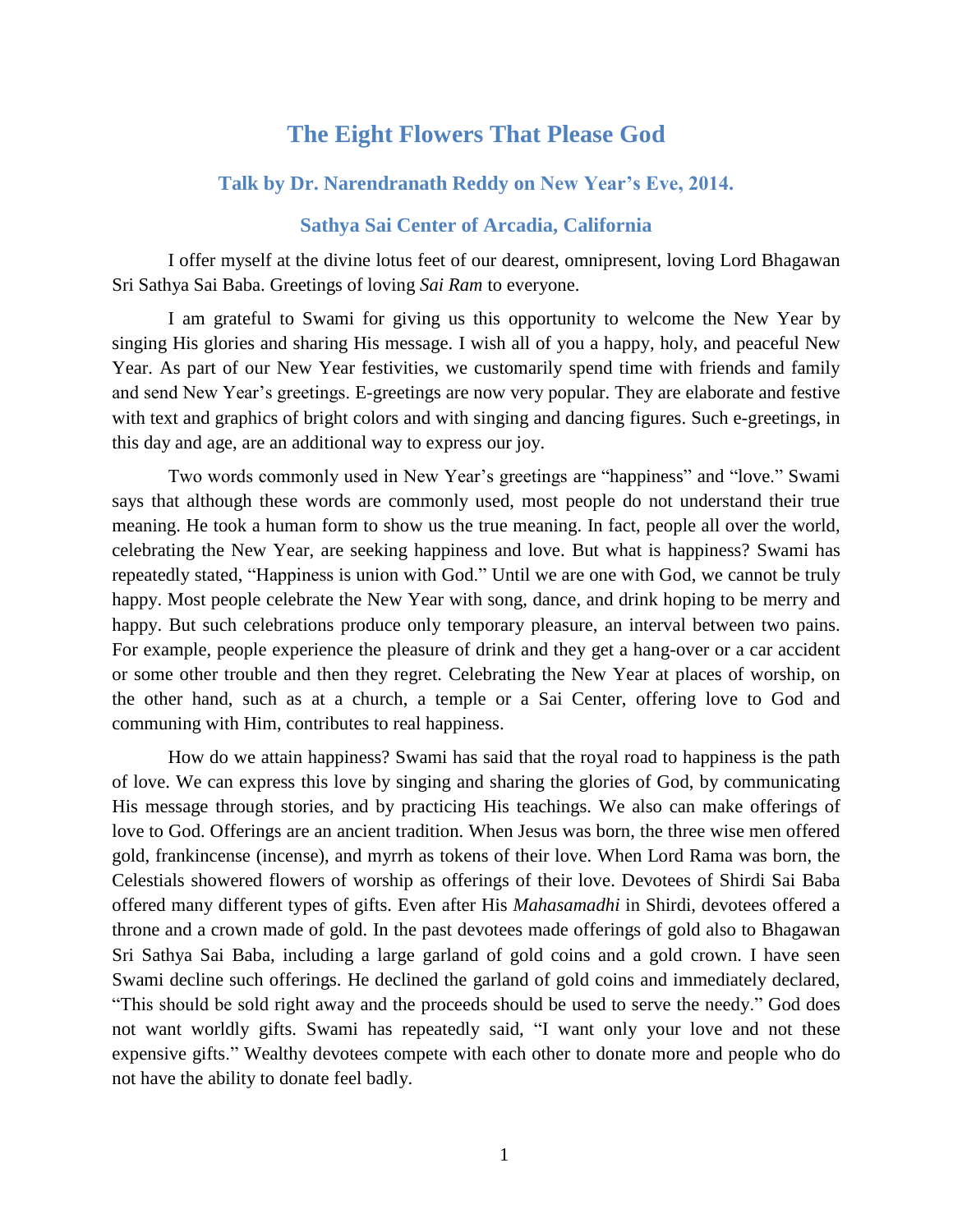We know that God does not measure His devotee's love by the value of material gifts. For example, Kuchela, the boyhood friend of Sri Krishna could not afford to give an expensive gift to his friend, the king of Dwaraka (and of course the Lord of the universe). All he could offer was parched rice. But Sri Krishna was touched by the sincerity and love of His poor friend and He ate the parched rice. Sri Krishna even washed the feet of Kuchela who then returned home to find that the Lord had given him tremendous wealth and a palace.

Lord Krishna simplified the tradition of making offerings for His devotees. He said that devotees need not offer valuable gifts. He would be pleased if devotees offered Him a leaf, a flower, a fruit, or water (*Patram, pushpam, phalam, toyam*) *with love and humility*. Anything we give to Him with love, He will accept happily. Flower, fruit, leaf, and water are available to all. They are easy to offer to the Lord. Rukmini, the great devotee of Lord Krishna, offered just a *tulsi* leaf to Him and Lord Krishna was pleased. This simple offering of a tulsi leaf with love weighed more than all the gold and wealth that Sathyabhama offered to Lord Krishna. Similarly, Sabari, the great devotee of Lord Rama, offered a fruit to her Lord. Though she tasted it first, she offered it with great love and Lord Rama was pleased. He gave her liberation. The lesson of these stories is that anything we offer to the Lord should be given with love.

Sri Sathya Sai Baba has simplified for His devotees, to an even greater degree, the tradition of making offerings. We do not need to buy flowers or fruits. Swami tells us the real flower we should offer God is the flower of our pure heart. The fruit we should offer is the fruit of our good deeds. The water we should offer is the blissful tears of devotion that flow when we pine intensely for God. The leaf that we should offer—is a body utilized for selfless service. Leaves from a plant will dry with time and flowers from a garden will fade, losing their fragrance and shriveling within days. Water and fruits may spoil with time. But the offerings that please God do not fade or lose their fragrance. They do not shrivel or spoil with time. The true offerings are our good deeds, our pure hearts, our tears of joy flowing from intense longing for God, and a body sanctified by selfless service. If we offer these He is pleased.

On New Year's Day and on many other holidays, we send flowers to family or friends as an expression of love. We send flowers for Mother's Day and Valentine's Day; for weddings, memorial services, and festivals. In fact, we spend hundreds of dollars every year on flowers. Tomorrow, the Tournament of Roses parade will be held in Pasadena, California. Millions of roses are utilized for this parade and millions of dollars are spent. But expensive expressions of love do not please God. Swami says that God is pleased when you offer the real flowers of worship to Him. He says it beautifully in Telugu: "*Poovulenne thechi pujalu chesina metsukonadu tanu putsukonadu, Hridaya Pushpamivva sadayudai grahinchuu Sathya Sai santhi prema, dayi.*" *"*You may bring any number and any variety of flowers. Neither will I accept nor am I pleased. But I will happily accept the pure flower of your heart and grant you peace and love."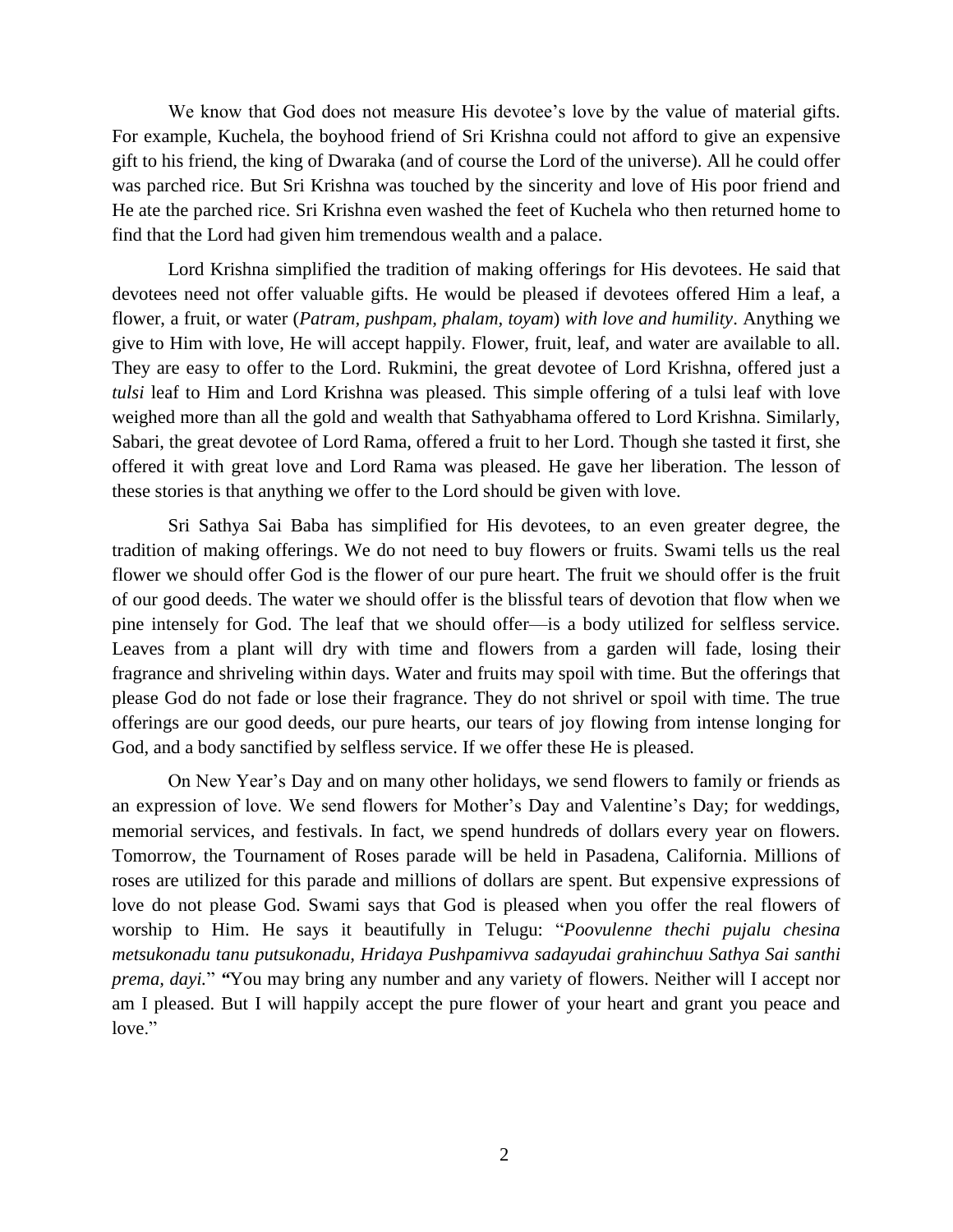On a number of occasions in discourses, Swami has described beautifully the flowers of worship that God likes.<sup>1</sup> He has emphasized eight flowers of devotion that we can offer to Him. The first flower is *ahimsa,* non-violence; the second flower is *indriya nigraham*, sense control; the third flower is *sarva bhoota dayapushpam*, compassion for all beings; the fourth flower is *kshamapushpam*, forbearance; the fifth flower is *santhipushpam*, peace; the sixth *flower* is *thapopushpam,* penance and austerity; the seventh *flower* is *dhyanapushpam*, meditation; and finally, the eighth *flower* is *sathyapushpam,* truth.

The first flower to offer to God is *ahimsapushpam,* the flower of non-violence. Lord Buddha has said, "*Ahimsa paramo dharma*." The highest *dharma* is *ahimsa*. Non-violence is much more than simply not participating in physical violence. Of course we should not physically assault another being. Physical violence is demonic. In addition, we should never hurt another being with words. The damage done by words is more powerful and more lasting than physical violence. Swami says that the scars from physical violence heal but the scars from verbal abuse linger, perhaps for years and sometimes for generations. We should therefore be careful with our choice of words. We should never use hurtful, critical words or find fault with others. Jesus said, "You hypocrite, first take the log out of your own eye, and then you will see clearly to take out the speck that is in your brother's eye."<sup>2</sup> Swami has said that when a person finds fault and points one finger at someone else, three fingers are pointing back at the critic. Therefore finding fault is the greatest *himsa*, the greatest violence. Swami once told the students, "You are all terrorists." We were surprised since we knew they are such good boys. Swami was referring to the most subtle level of violence, the level of thought. Swami says even having a negative thought is violence. Thus, whenever we think negatively about others, we are exhibiting a form of violence. An example of a good Sai devotee, who truly passed the test given by Swami, was Mr. Gopal Rao. He lived for one-hundred years. He was the chairman of Andhra Bank for many years and he was an exemplary devotee of Swami.

Swami celebrated Mr. Gopal Rao's one-hundredth birthday in Sai Kulwant Hall on a grand scale. Gopal Rao was close to Swami. He was not only dear to Swami but he was also near to Swami. He used to travel with Swami in His car. On one such occasion, Gopal Rao was with Swami in His car and Swami was describing the bad behavior of a devotee who was living in the ashram. Swami told Gopal Rao, "Tell him to behave properly and correct his defects." Gopal Rao replied, "Swami, that man is a senior devotee. I am here for only fifteen years. He has been here thirty years. How can I tell him?" Swami smiled. Gopal Rao continued, "He has also sacrificed more than me. He is a big business man. He gave up his business and money and came to live in the *ashram.* And thirdly, I have so many faults of my own, Swami. How can I correct that man?" Finally he said, "Swami, if he didn't listen to You, God, why will he listen to me?" Swami replied, "I wanted to test you and see what you would say." Gopal Rao said, "Swami, I got out on the right side of my bed today. By Your grace I was able to pass the test and answer

 $\overline{a}$ 

<sup>1</sup> For example, see: *Dharmakshetra* 5-12-1981, *Sathya Sai Speaks* 15.9; *Prasanthi Nilayam* 22-8-00, *Sathya Sai Speaks* 33.12

 $2^2$  Luke 6:42.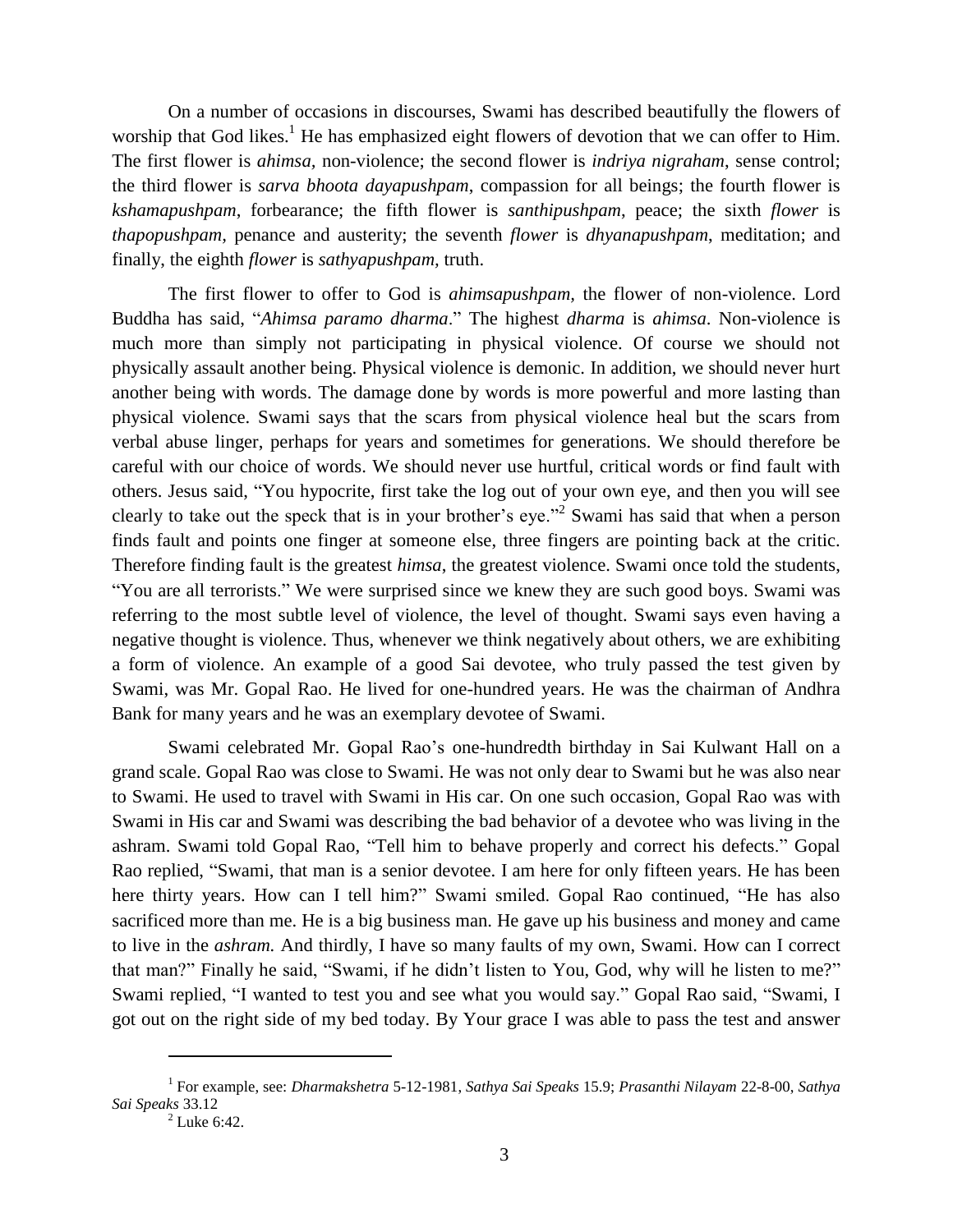You properly today. Without Your grace I would have failed." This story is an example of how the Lord tests us regarding criticism. Hence, the first flower, non-violence, includes not criticizing others. So, let us not criticize others.

The second flower to offer to God is *indriya nigraham*, sense control. Swami says that real joy comes from controlling the senses, not from transitory worldly pleasures like partying, drinking alcohol, and other indulgences. He says, "Bend the body, mend the senses, and end the mind."<sup>3</sup> Control of the senses is important. If you really want to be happy, see good. You do not need to suppress the senses. Swami says that suppression of the senses is difficult and the senses will revolt. The solution is to direct the senses toward good activities. If you have a desire to see movies, watch good, inspiring movies with morals. If you want to listen to music, listen to inspiring music that calms you and soothes you, divine music such as *bhajans*. If you wish to speak, narrate stories of God or inspiring stories instead of gossiping. Thus Swami says, "Do good, see good, hear good, and be good."<sup>4</sup> This is the way to God. Sense control is very important.

Swami Karunyananda, a revered monk from South India used to go and see Swami Sivananda in the Himalayas. Swami Karunyananda had a habit of using snuff. Whenever Swami Karunyananda went to the Himalayas he took his snuff box also with him. When he went to Swami Sivananda's ashram, he shared the snuff and many monks gathered around him to partake. Then Swami Karunyananda met Swami Sivananda and asked him for *upadesh*, spiritual advice. Swami Sivanananda replied, "No, no. You have your own following. You became a Swami and renounced possessions but people actually like you because of your snuff!" Swami Karunyananda realized his folly and immediately threw his snuff box into the Ganges. One time Bhagawan Baba Himself scolded a monk who was using snuff. He told him, "You are a monk and gave up everything for God. So, give up this snuff which is not good for you."

In the old days Swami used to chew betel nut and betel leaves frequently. This would give His lips a beautiful red color, like lipstick. Once Swami was wiping His mouth after chewing betel leaves and noticed a red stain on His handkerchief. Swami immediately stopped chewing betel leaves. This is an example of mastery over the senses. Swami practices what He preaches.

The third flower to offer God is *sarva bhootha dayapushpam*, compassion for all beings. Swami says we should have compassion for all, not just for human beings. Jesus has said that when we serve the least of our brethren, we are serving the Lord. Swami has said that service to man is service to God. Our love should be for all beings, including animals and plants, for everything is permeated by God. For example, Sri Ramana Maharshi, the saint from Arunachala, felt one with all. Once when somebody was cutting the branch of a tree, Sri Ramana stated, "Oh, somebody is cutting my arm…," because he could identify himself with the tree. Similarly, when

 $\overline{a}$ 

<sup>3</sup> Kodaikanal, 6-5-88, *Sathya Sai Speaks* 21.13.

<sup>4</sup> *Vijayadashami* 27-10-82, *Sathya Sai Speaks* 15.53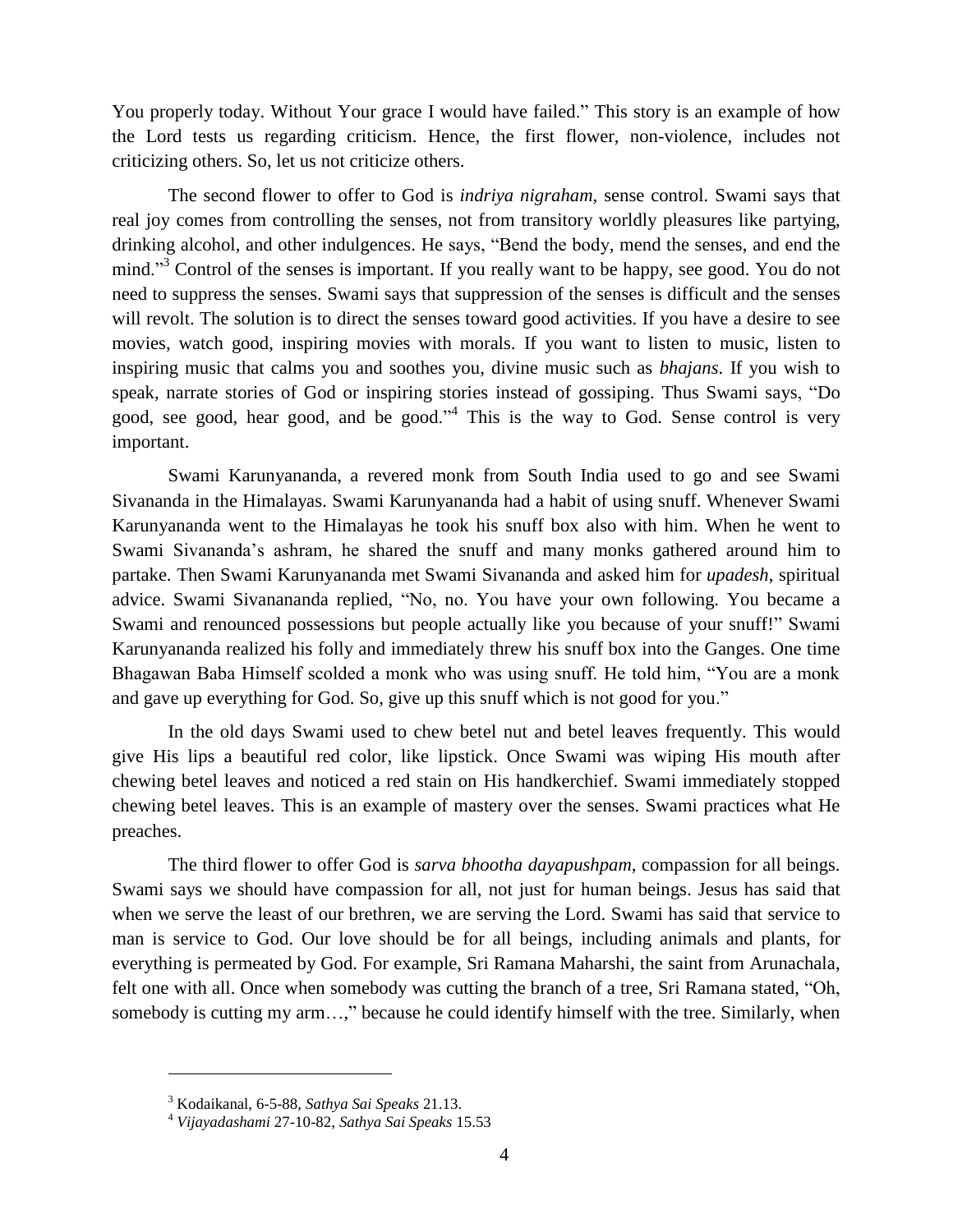someone was walking on a grass lawn, Sri Ramakrishna, the nineteenth century Bengali saint, said, "Somebody is walking on my chest." He could identify himself even with the grass.

Swami has respect not only for animals and plants, but for all creation. About thirty years ago walls were being built around the ashram. After building the cement walls, the custom is to spray water on the cement and a worker was spraying water with a lot of force. Bhagawan Baba, the Avatar of this age, was on the balcony watching the man and sent a message, "Tell him not to water with so much force." Everything has consciousness including the inanimate objects. Swami says that when we walk we have to respect the earth and walk gently. Swami has said that everything is permeated with divine consciousness. So we need to have love and respect for everything in creation.

The fourth and most important flower to offer to God is *kshamapushpam*, the flower of forbearance, fortitude. This is an extremely important quality for the spiritual seeker. Lord Buddha is an example of fortitude. Lord Jesus was also an example. When He was being crucified, instead of cursing his antagonists, Jesus said, "Father, forgive them. They know not what they do." When Bhagawan Baba had a hip fracture, despite the pain and inability to walk, He maintained His routine as if He had no problem. He gave *darshan*, read letters from thousands of devotees, blessed innumerable people, and granted their boons. Swami is an exemplar of divine love and forbearance.

Swami also talks about the following incident in the *Mahabharata*, involving Draupadi. Draupadi's sons were all killed by Aswatthama. Naturally, being a mother she was grief stricken and was not happy that Aswatthama killed her sons. But, when Aswatthama was brought before Draupadi for justice, instead of punishing him or giving orders to kill him, she forgave him, saying "I know how much pain your mother will feel at your death." Swami says that is the greatest example of *kshama*, forbearance and forgiveness. I have heard of a similar example in our time. The only son of Althea, a devotee of Swami and mother-in-law of Charles Penn, was murdered. Althea went to the prison to meet the man who killed her son. People were concerned about this meeting but, to everyone's surprise, she did not condemn the man. Instead she forgave him. She said, "I don't know why you did this. May the Lord bless you and forgive you." So, even in this age, examples of incredible forgiveness and forbearance occur.

Another flower to offer God is *santhipushpam*, the flower of peace. Swami has said, "Everybody wants peace." Paul in his letter to the church at Philippi mentions the "peace that passeth all understanding."<sup>5</sup> Swami refers to a higher level of peace than most of us know. He talks about *prasanthi* not *santhi*. *Santhi* is peace. *Prasanthi* is supreme peace, the "peace that passeth all understanding." We tell Swami, "I want peace." In response, Swami tells us the simple way to achieve peace. He says "Remove the 'I' and remove the 'want'." Then all that remains is peace. The reason we don't have peace is because of our ego—the "I"—and our desire—the "want." When we have too many desires, we are inevitably agitated. The whole purpose of spiritual practice (*sadhana*) is to minimize our ego and to minimize our desires.

 $\overline{a}$ 

<sup>&</sup>lt;sup>5</sup> Philippians 4:7.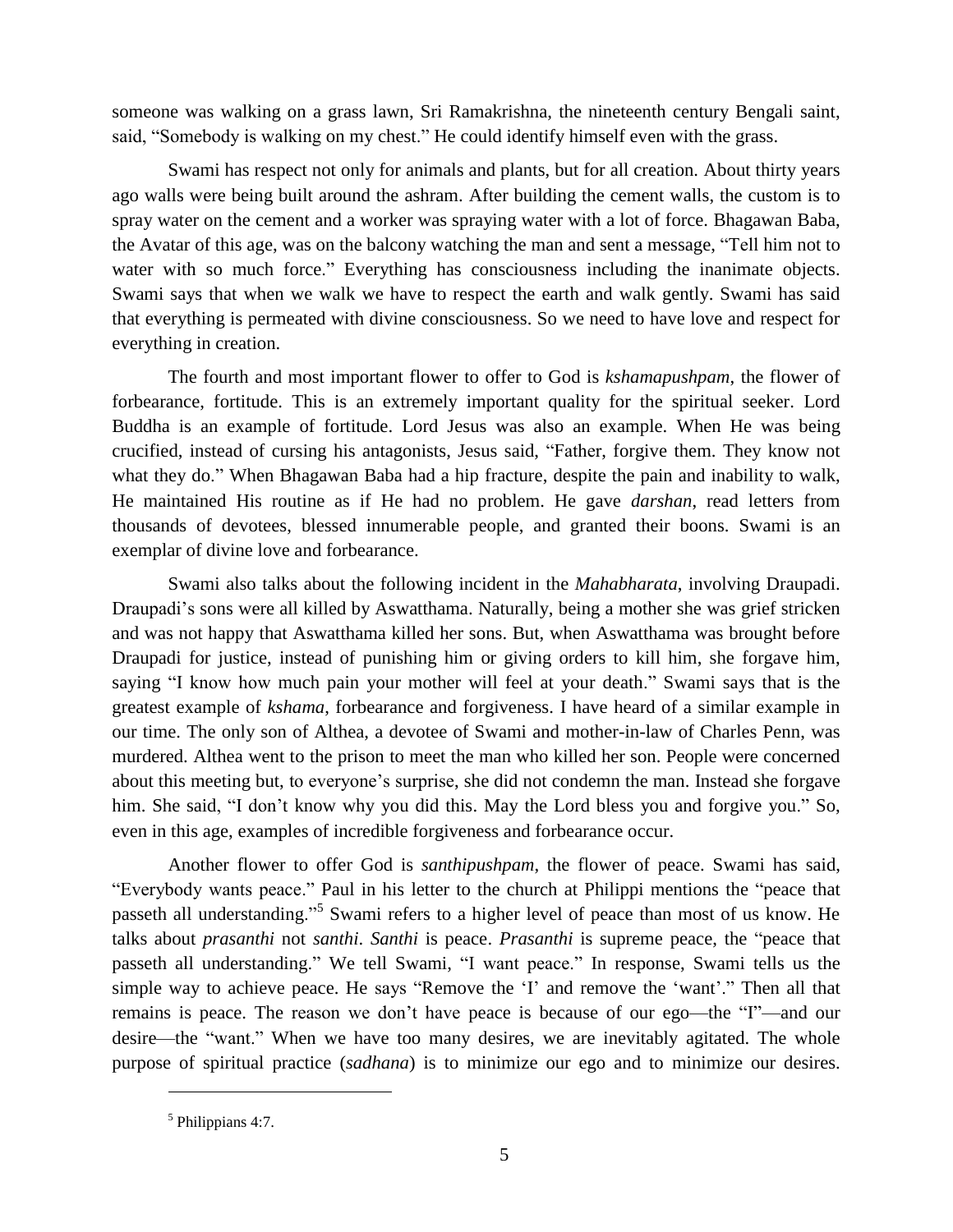Swami says that man minus ego and man minus desire is God. As soon as the ego leaves, one realizes the inner divinity.

Another flower to offer God is *thapopushpam,* the flower of penance. A spiritual seeker should do some penance and austerity. Every tradition knows this. For example, during Ramadan, Muslims fast for 30 days. Catholic Christians observe Lent for 40 days. Hindus observe Shivarathri with vigil and fasting. But the real penance for this age, Swami says, is practicing unity of "thought, word, and deed," *trikarana suddhi*. What we think, what we say, and what we do should be harmonious. However, the opposite is true today. Harmony in thought, word, and deed is rare to non-existent. That is why peace is lacking these days. Swami gave the example of a home in which the family members are not in harmony: the father is doing one thing; the mother is doing something different; and the son is doing something else. Each one is going a different way and unity is absent. Harmony will not come to such a home. The same problem exists in us, as individuals. If we have harmony of thought, word, and deed, we will have peace. This *trikarana suddhi* is the real penance for this age rather than mere physical penance. The physical austerities such as fasting or doing vigil are fine but we should all practice harmony in our thoughts, words, and deeds. That is true penance.

The seventh *flower* is the *pushpam* of *dhyanam*, meditation. *Dhyanam* is a good spiritual practice. Every spiritual path describes some type of meditation. However, rarely does anyone practice true meditation. Swami says that, in real meditation, if we think about God even for eleven seconds with concentration He will appear before us. Most people think that they are practicing meditation but their practice is not true meditation. Swami says. "Real *dharana* lasts only twelve seconds." *Dharana* is twelve seconds, a unit of concentration. One unit of meditation is twelve *dharanas*, one-hundred-and-forty-four seconds. If we meditate truly for two minutes and twenty-four seconds, we complete one unit of meditation. We sit trying to meditate for two hours but we are not truly meditating. Twelve units of meditation become *samadhi*. If we meditate truly for twenty-eight minutes and forty-eight seconds then we attain *samadhi*. Meditation is not an easy discipline. But Swami says that every act we do in life—drinking, eating, sleeping, talking, walking, driving, and working—becomes meditation if we offer it to God. Therefore, we should offer everything to God as a flower of our worship.

The eighth and final flower of our worship is the flower of truth because truth is God. God is truth. We all know the story of Lord Rama. In order to honor His parents and to follow the path of truth, He gave up His kingdom and went to the forest. Similarly, Emperor Harishchandra, for the sake of truth, gave away his kingdom and his family. He gave up every worldly thing for the sake of truth. Of course our dear Swami is the very embodiment of truth. His very name is Sathya Sai Baba. Swami says that for Him truth is most important. In the past, Swami had many kings and other royalty as devotees. They wanted Swami to come and live in one of the cities near them. Swami's mother, Easwaramma started crying on hearing this and prayed that Swami would never leave her and Puttaparthi. Then Swami gave His word, "I will never leave Puttaparthi and this will become a place of pilgrimage. This is the *punyakshetra*. (the holy pilgrim center)." He kept His word and made *Prasanthi Nilayam* the holy land for all